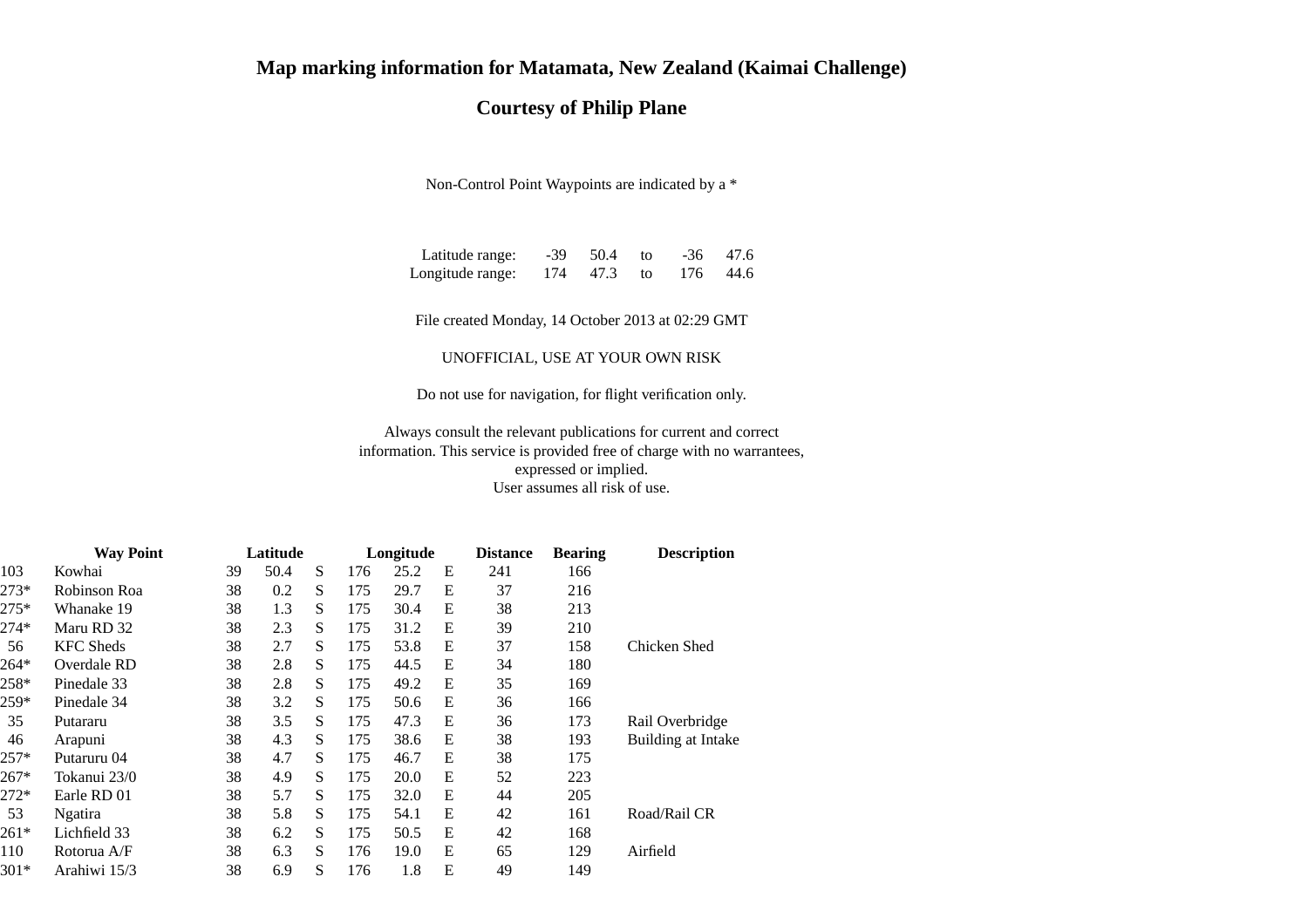|        | <b>Way Point</b>        |    | Latitude |           |     | Longitude |                | <b>Distance</b> | <b>Bearing</b> | <b>Description</b>     |  |
|--------|-------------------------|----|----------|-----------|-----|-----------|----------------|-----------------|----------------|------------------------|--|
| $268*$ | Rotongata 02            | 38 | 7.2      | S         | 175 | 35.4      | ${\bf E}$      | 44              | 197            |                        |  |
| 263*   | E Lichfield             | 38 | 7.3      | ${\bf S}$ | 175 | 52.1      | ${\bf E}$      | 44              | 165            |                        |  |
| 30     | Waikeria                | 38 | 7.4      | ${\bf S}$ | 175 | 23.0      | ${\bf E}$      | 53              | 216            | Road Intersection      |  |
| 270*   | Lake Arapuni            | 38 | 7.5      | S         | 175 | 38.1      | ${\bf E}$      | 44              | 192            |                        |  |
| $265*$ | Waotu 13                | 38 | 8.5      | S         | 175 | 43.1      | $\mathbf E$    | 45              | 182            |                        |  |
| 119    | Wharepapa Strip         | 38 | 8.5      | ${\bf S}$ | 175 | 33.0      | ${\bf E}$      | 48              | 200            |                        |  |
| $271*$ | Wharepapa ST            | 38 | 8.6      | S         | 175 | 33.0      | E              | 48              | 200            |                        |  |
| $305*$ | Ngahape 16              | 38 | 8.7      | ${\bf S}$ | 175 | 20.0      | ${\bf E}$      | 58              | 218            |                        |  |
| $306*$ | Awatane 15              | 38 | 9.4      | S         | 175 | 19.4      | ${\bf E}$      | 59              | 218            |                        |  |
| $307*$ | Mangarongo 1            | 38 | 10.9     | S         | 175 | 19.0      | ${\bf E}$      | 62              | 217            |                        |  |
| 25     | Otorohanga              | 38 | 11.5     | ${\bf S}$ | 175 | 12.5      | ${\bf E}$      | 69              | 223            | <b>Bridge</b>          |  |
| 29     | Arohena                 | 38 | 11.6     | S         | 175 | 36.7      | ${\bf E}$      | 52              | 192            | Hall                   |  |
| 118    | Tokoroa A/F             | 38 | 14.1     | ${\bf S}$ | 175 | 53.3      | ${\bf E}$      | 57              | 167            | Airfield               |  |
| $262*$ | Maraetai RD             | 38 | 14.3     | S         | 175 | 48.3      | ${\bf E}$      | 56              | 174            |                        |  |
| 36     | Tokoroa                 | 38 | 14.7     | ${\bf S}$ | 175 | 53.9      | ${\bf E}$      | 58              | 166            | South Boundary         |  |
| $300*$ | Tumunui 23/0            | 38 | 14.8     | S         | 176 | 17.1      | ${\bf E}$      | 74              | 140            |                        |  |
| $501*$ | Rewarewa 03             | 38 | 17.9     | S         | 175 | 19.0      | $\mathbf E$    | 73              | 211            |                        |  |
| 115    | Te Kuiti A/F            | 38 | 18.1     | ${\bf S}$ | 175 | 8.5       | ${\bf E}$      | 82              | 220            | Airfield               |  |
| 500*   | Waimahora 33            | 38 | 18.4     | S         | 175 | 21.7      | ${\bf E}$      | 71              | 208            |                        |  |
| 26     | Te Kuiti                | 38 | 19.1     | ${\bf S}$ | 175 | 9.1       | E              | 83              | 218            | Pond End               |  |
| 38     | Ngakuru                 | 38 | 20.9     | S         | 176 | 10.7      | ${\bf E}$      | 78              | 151            | Lake Arm Junction      |  |
| 45     | Mangakino               | 38 | 21.2     | S         | 175 | 44.9      | ${\bf E}$      | 68              | 179            | Spillway Gate          |  |
| $302*$ | Atiamuri 19             | 38 | 22.1     | ${\bf S}$ | 176 | 4.6       | ${\bf E}$      | 76              | 157            |                        |  |
| $304*$ | Motukiore 05            | 38 | 22.9     | ${\bf S}$ | 176 | 7.2       | ${\bf E}$      | 79              | 155            |                        |  |
| 37     | Atiamuri                | 38 | 23.6     | ${\bf S}$ | 176 | 0.8       | $\overline{E}$ | 77              | 162            | <b>Bridge</b>          |  |
| 101    | Galatea A/F             | 38 | 24.5     | ${\bf S}$ | 176 | 44.6      | ${\bf E}$      | 115             | 131            | Airfield               |  |
| 39     | Reporoa                 | 38 | 25.5     | S         | 176 | 19.0      | ${\bf E}$      | 92              | 147            | Dairy Factory          |  |
| 40     | Murupara                | 38 | 27.5     | S         | 176 | 41.9      | E              | 116             | 134            | <b>Bridge</b>          |  |
| 105    | Mihi A/F                | 38 | 27.5     | S         | 176 | 18.0      | ${\bf E}$      | 94              | 149            | Airfield               |  |
| 27     | Pio Pio                 | 38 | 28.0     | S         | 175 | 0.9       | ${\bf E}$      | 103             | 218            | Street/SH Intersection |  |
| $507*$ | Tihoi RD 13             | 38 | 28.7     | S         | 175 | 47.6      | ${\bf E}$      | 83              | 177            |                        |  |
| 506*   | Kaahu RD 05             | 38 | 29.3     | S         | 175 | 49.3      | ${\bf E}$      | 84              | 175            |                        |  |
| $508*$ | Barryville 2            | 38 | 29.9     | ${\bf S}$ | 175 | 32.6      | ${\bf E}$      | 86              | 191            |                        |  |
| 58     | Pureora                 | 38 | 30.9     | ${\bf S}$ | 175 | 33.2      | ${\bf E}$      | 88              | 191            | Forest HQ              |  |
| 28     | Bennydale               | 38 | 31.3     | ${\bf S}$ | 175 | 21.8      | E              | 93              | 201            | Hall                   |  |
| 504*   | Mokai 23                | 38 | 32.0     | S         | 175 | 53.8      | ${\bf E}$      | 90              | 171            |                        |  |
| 503*   | Poihipi RD <sub>2</sub> | 38 | 33.0     | ${\bf S}$ | 175 | 55.7      | ${\bf E}$      | 92              | 170            |                        |  |
| $505*$ | Poihipi RD N            | 38 | 34.4     | ${\bf S}$ | 175 | 55.8      | ${\bf E}$      | 94              | 170            |                        |  |
| 116    | Te Pamu                 | 38 | 36.3     | S         | 176 | 16.1      | ${\bf E}$      | 107             | 155            |                        |  |
| 43     | Wairakei                | 38 | 37.5     | S         | 176 | 5.3       | E              | 103             | 163            | <b>Service Station</b> |  |
| 44     | Tihoi                   | 38 | 37.6     | S         | 175 | 43.3      | E              | 99              | 181            | Road Intersection      |  |
|        |                         |    |          |           |     |           |                |                 |                |                        |  |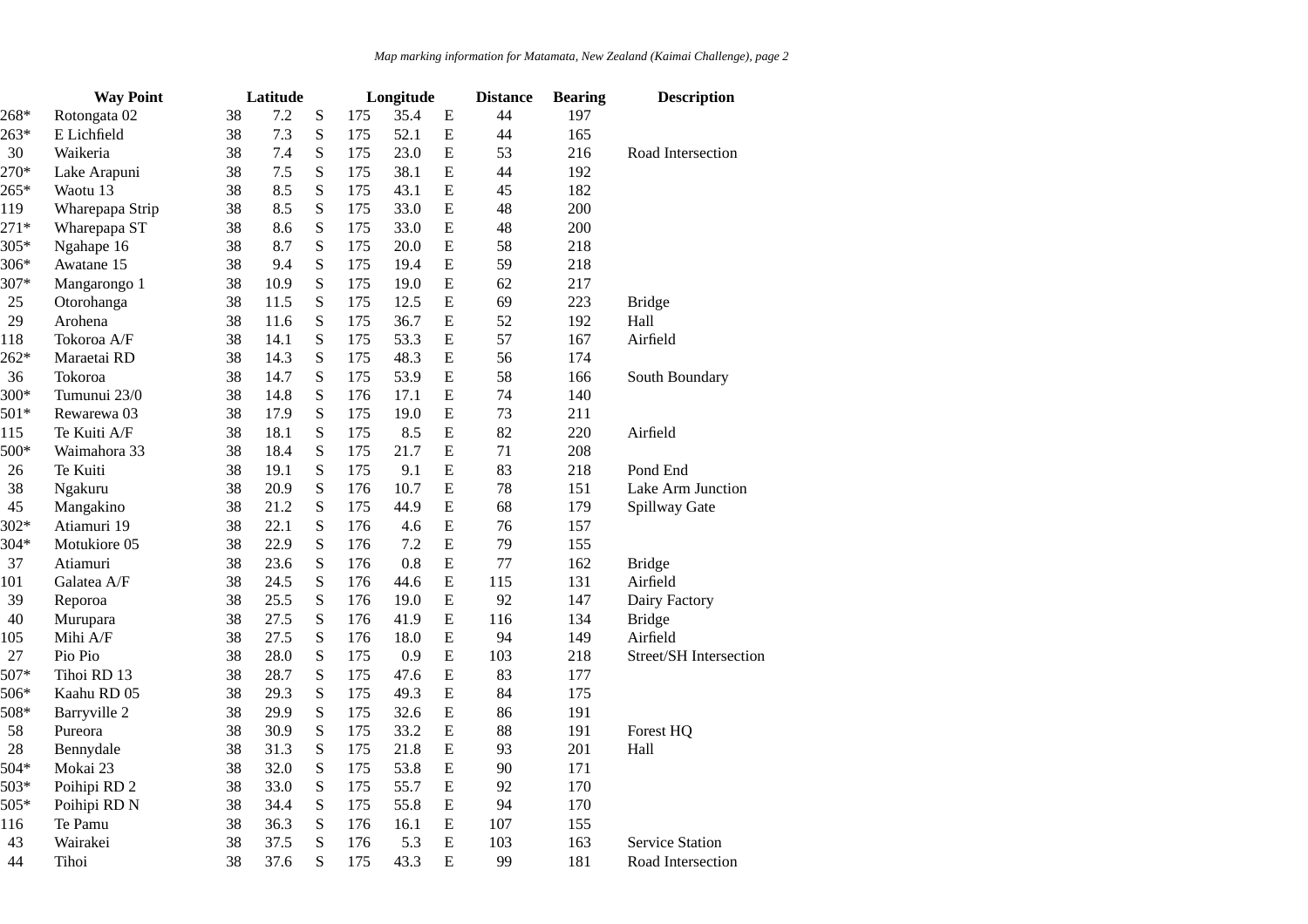|        | <b>Way Point</b>            |    | Latitude |           |     | Longitude |             | <b>Distance</b> | <b>Bearing</b> | <b>Description</b>    |  |
|--------|-----------------------------|----|----------|-----------|-----|-----------|-------------|-----------------|----------------|-----------------------|--|
| 509*   | Western Bay                 | 38 | 39.7     | ${\bf S}$ | 175 | 41.2      | E           | 103             | 183            |                       |  |
| 520*   | Taupo Raceco                | 38 | 39.9     | ${\bf S}$ | 176 | 8.2       | E           | 109             | 162            |                       |  |
| 42     | Taupo                       | 38 | 40.0     | ${\bf S}$ | 176 | 8.0       | ${\bf E}$   | 109             | 162            | Gliding Club          |  |
| 523*   | Waihaha RD 2                | 38 | 42.2     | ${\bf S}$ | 175 | 44.1      | ${\bf E}$   | 107             | 180            |                       |  |
| 519*   | Otaunga 04                  | 38 | 44.0     | S         | 175 | 40.0      | $\mathbf E$ | 111             | 183            |                       |  |
| 111    | Taupo A/F                   | 38 | 44.2     | ${\bf S}$ | 176 | 5.0       | E           | 115             | 165            | Airfield              |  |
| 518*   | Ngakonui 15                 | 38 | 48.8     | ${\bf S}$ | 175 | 19.7      | ${\bf E}$   | 125             | 197            |                       |  |
| $515*$ | Echolands 02                | 38 | 51.6     | ${\bf S}$ | 175 | 20.0      | $\mathbf E$ | 130             | 196            |                       |  |
| 41     | Rangataiki                  | 38 | 52.7     | ${\bf S}$ | 176 | 21.9      | ${\bf E}$   | 138             | 157            | North end of airstrip |  |
| 57     | Kuratau                     | 38 | 52.9     | ${\bf S}$ | 175 | 40.7      | ${\bf E}$   | 127             | 182            | Road T Junction       |  |
| $524*$ | Turangi 04/2                | 38 | 58.1     | ${\bf S}$ | 175 | 48.8      | ${\bf E}$   | 137             | 177            |                       |  |
| 120*   | <b>Auckland Tower</b>       | 37 | 0.3      | ${\bf S}$ | 174 | 47.3      | ${\bf E}$   | 117             | 314            | Airport               |  |
| $202*$ | McGregor Rd                 | 37 | 2.8      | ${\bf S}$ | 175 | 3.2       | ${\bf E}$   | 98              | 321            |                       |  |
| $210*$ | Gillespie Rd                | 37 | 5.9      | ${\bf S}$ | 175 | 1.4       | ${\bf E}$   | 95              | 318            |                       |  |
| 11     | Drury                       | 37 | 6.0      | ${\bf S}$ | 174 | 58.5      | ${\bf E}$   | 98              | 316            | South Boundary        |  |
| $201*$ | Gelling RD 1                | 37 | 7.1      | ${\bf S}$ | 175 | 4.6       | ${\bf E}$   | 90              | 319            |                       |  |
| 209*   | Peach Rd 05                 | 37 | 8.1      | ${\bf S}$ | 175 | 0.3       | $\mathbf E$ | 93              | 316            |                       |  |
| $227*$ | Ararimu 09                  | 37 | 8.7      | ${\bf S}$ | 175 | 3.3       | ${\bf E}$   | 89              | 317            |                       |  |
| 7      | Thames A/F                  | 37 | 9.6      | ${\bf S}$ | 175 | 32.7      | ${\bf E}$   | 66              | 345            | Stopbank              |  |
| $228*$ | <b>Happy Valley</b>         | 37 | 9.7      | ${\bf S}$ | 175 | 7.7       | ${\bf E}$   | 84              | 320            |                       |  |
| 220*   | N Mangatangi                | 37 | 10.9     | ${\bf S}$ | 175 | 12.2      | ${\bf E}$   | 78              | 322            |                       |  |
| $211*$ | Pukekohe East               | 37 | 11.2     | ${\bf S}$ | 174 | 56.4      | ${\bf E}$   | 94              | 311            |                       |  |
| 59     | Hotel De Vin                | 37 | 11.3     | ${\bf S}$ | 175 | 8.8       | ${\bf E}$   | 81              | 319            |                       |  |
| $214*$ | Patumahoe                   | 37 | 11.5     | ${\bf S}$ | 174 | 50.2      | ${\bf E}$   | 100             | 307            |                       |  |
| 10     | <b>Bombay Road Crossing</b> | 37 | 11.5     | ${\bf S}$ | 174 | 59.0      | ${\bf E}$   | 90              | 312            | Overbridge            |  |
| $208*$ | Pinnacle Hill               | 37 | 11.6     | ${\bf S}$ | 175 | 2.7       | ${\bf E}$   | 86              | 314            |                       |  |
| 229*   | Pendergrast                 | 37 | 12.7     | ${\bf S}$ | 175 | 4.7       | ${\bf E}$   | 83              | 315            |                       |  |
| 245*   | Miranda 19                  | 37 | 12.8     | ${\bf S}$ | 175 | 19.6      | ${\bf E}$   | 69              | 328            |                       |  |
| 230*   | E Mangatawhi                | 37 | 12.8     | ${\bf S}$ | 175 | 8.6       | E           | 79              | 318            |                       |  |
| $224*$ | W Mangatawhi                | 37 | 13.0     | ${\bf S}$ | 175 | 5.3       | ${\bf E}$   | 82              | 315            |                       |  |
| $203*$ | Harrisville                 | 37 | 13.3     | ${\bf S}$ | 174 | 58.2      | ${\bf E}$   | 89              | 310            |                       |  |
| $232*$ | N Maramarua                 | 37 | 13.5     | ${\bf S}$ | 175 | 13.5      | ${\bf E}$   | 73              | 321            |                       |  |
| 9      | Pokeno                      | 37 | 13.8     | ${\bf S}$ | 175 | 1.0       | ${\bf E}$   | 85              | 311            | Overbridge            |  |
| 219*   | NW Maramarua                | 37 | 14.0     | ${\bf S}$ | 175 | 12.2      | ${\bf E}$   | 73              | 320            |                       |  |
| 244*   | S Miranda 19                | 37 | 14.3     | ${\bf S}$ | 175 | 20.0      | $\mathbf E$ | 66              | 327            |                       |  |
| $231*$ | NE Maramarua                | 37 | 14.5     | ${\bf S}$ | 175 | 15.7      | ${\bf E}$   | 69              | 322            |                       |  |
| 206*   | Kelly RD 02/                | 37 | 15.0     | ${\bf S}$ | 175 | 4.4       | ${\bf E}$   | 80              | 312            |                       |  |
| 247*   | Se Mangatawh                | 37 | 15.0     | ${\bf S}$ | 175 | 7.8       | ${\bf E}$   | 76              | 315            |                       |  |
| 8      | Maramarua                   | 37 | 15.0     | ${\bf S}$ | 175 | 13.6      | ${\bf E}$   | 71              | 320            | School                |  |
| 104    | Mercer PDZ                  | 37 | 15.3     | S         | 175 | 6.5       | $\mathbf E$ | 77              | 314            |                       |  |
| $221*$ | S Mangatawhi                | 37 | 15.6     | ${\bf S}$ | 175 | 6.5       | ${\bf E}$   | 77              | 313            |                       |  |
|        |                             |    |          |           |     |           |             |                 |                |                       |  |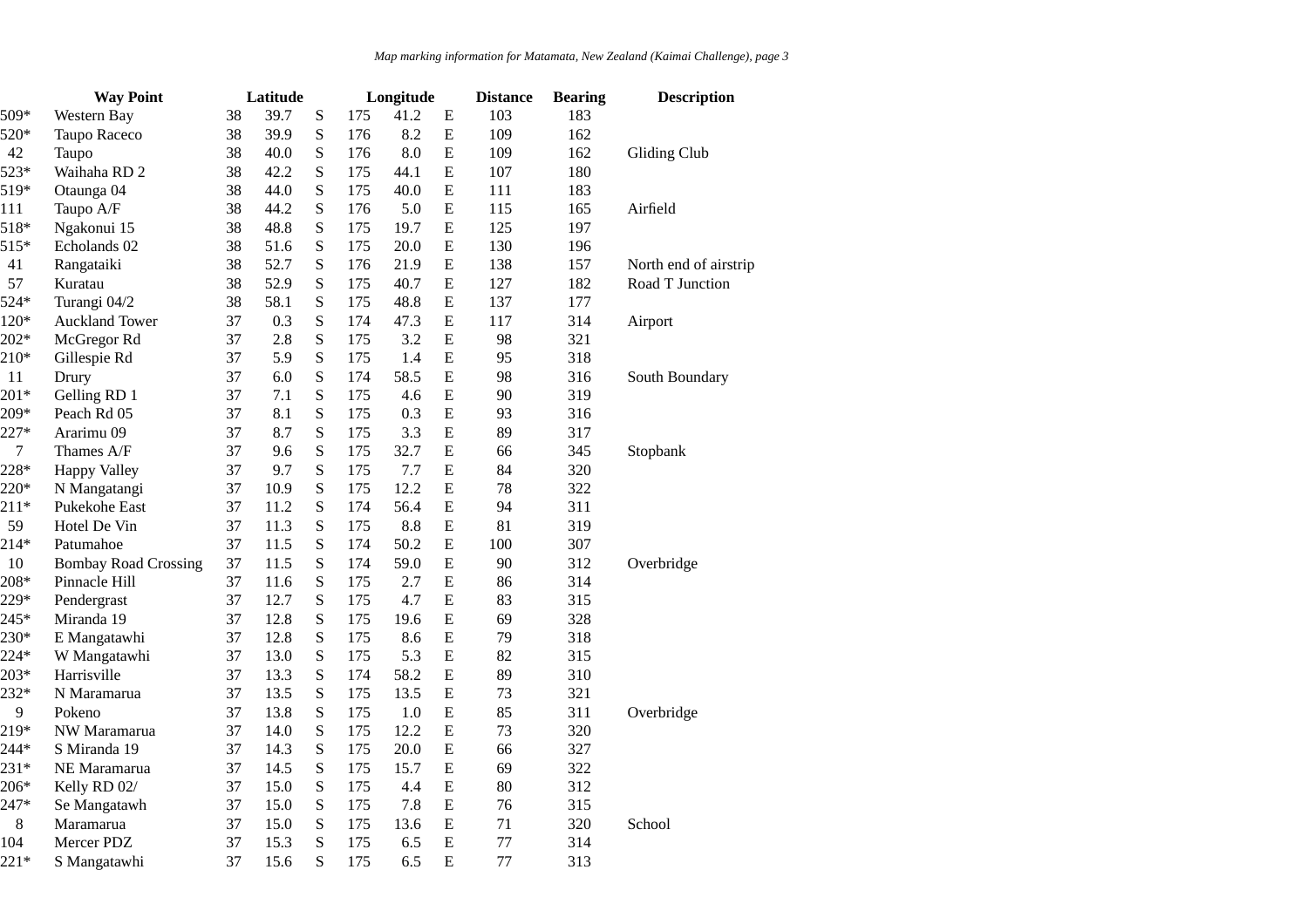|                | <b>Way Point</b>        |    | Latitude | Longitude   |     | <b>Distance</b> | <b>Bearing</b> | <b>Description</b> |     |                        |
|----------------|-------------------------|----|----------|-------------|-----|-----------------|----------------|--------------------|-----|------------------------|
| $223*$         | S Maramarua             | 37 | 15.8     | ${\bf S}$   | 175 | 13.8            | ${\bf E}$      | 69                 | 319 |                        |
| 5              | Hikutaia                | 37 | 16.1     | ${\bf S}$   | 175 | 39.3            | ${\bf E}$      | 53                 | 352 | Road Intersection      |
| 218*           | Heaven RD 09            | 37 | 16.2     | ${\bf S}$   | 175 | 18.0            | ${\bf E}$      | 65                 | 323 |                        |
| $204*$         | Mercer 34               | 37 | 16.5     | ${\bf S}$   | 175 | 4.1             | ${\bf E}$      | 79                 | 311 |                        |
| $216*$         | Highway 2/25            | 37 | 16.7     | ${\bf S}$   | 175 | 20.1            | ${\bf E}$      | 62                 | 325 |                        |
| $217*$         | Highway 2/25            | 37 | 16.8     | ${\bf S}$   | 175 | 19.8            | ${\bf E}$      | 62                 | 324 |                        |
| $215*$         | NW Mangatara            | 37 | 17.2     | $\mathbf S$ | 175 | 21.9            | E              | 60                 | 326 |                        |
| $225*$         | Maramarua Fo            | 37 | 17.3     | $\mathbf S$ | 175 | 12.5            | ${\bf E}$      | 68                 | 317 |                        |
| 60             | S Hwy 2-27              | 37 | 17.5     | ${\bf S}$   | 175 | 22.4            | ${\bf E}$      | 59                 | 327 | Junction Station       |
| 6              | Kerepehi                | 37 | 18.0     | ${\bf S}$   | 175 | 32.1            | ${\bf E}$      | 52                 | 340 | <b>Bridge</b>          |
| $205*$         | Kopuku Landi            | 37 | 18.2     | ${\bf S}$   | 175 | 14.2            | E              | 66                 | 317 |                        |
| 246*           | S Mangatarat            | 37 | 18.3     | ${\bf S}$   | 175 | 22.6            | ${\bf E}$      | 58                 | 326 |                        |
| 297*           | Waikumete RD            | 37 | 18.6     | $\mathbf S$ | 175 | 25.3            | ${\bf E}$      | 55                 | 329 |                        |
| 12             | Meremere                | 37 | 18.8     | ${\bf S}$   | 175 | 4.1             | E              | 76                 | 308 | <b>Power Station</b>   |
| $222*$         | Drake Road 1            | 37 | 19.6     | ${\bf S}$   | 175 | 10.5            | E              | 68                 | 312 |                        |
| 49             | Flaxmill Tee            | 37 | 20.2     | ${\bf S}$   | 175 | 29.6            | ${\bf E}$      | 50                 | 334 | Flaxmill T J           |
| 234*           | SW Whangamar            | 37 | 21.5     | $\mathbf S$ | 175 | 6.0             | $\mathbf E$    | 70                 | 307 |                        |
| $241*$         | Whataroa 15/            | 37 | 21.5     | ${\bf S}$   | 175 | 12.2            | $\mathbf E$    | 63                 | 311 |                        |
| 473*           | Torehare RD             | 37 | 21.6     | ${\bf S}$   | 175 | 23.4            | ${\bf E}$      | 52                 | 324 |                        |
| 213*           | E Waerenga 1            | 37 | 22.0     | ${\bf S}$   | 175 | 15.7            | E              | 59                 | 314 |                        |
| 15             | Kaihere                 | 37 | 22.4     | ${\bf S}$   | 175 | 25.2            | $\mathbf E$    | 49                 | 325 | School                 |
| $\overline{4}$ | Paeroa                  | 37 | 22.8     | ${\bf S}$   | 175 | 39.6            | ${\bf E}$      | 40                 | 350 | River Bend             |
| 498*           | Ohinewai RD             | 37 | 23.5     | ${\bf S}$   | 175 | 24.0            | E              | 49                 | 322 |                        |
| 474*           | Top Road 23             | 37 | 23.7     | ${\bf S}$   | 175 | 26.8            | ${\bf E}$      | 46                 | 326 |                        |
| 51             | Awaiti                  | 37 | 23.8     | ${\bf S}$   | 175 | 35.6            | ${\bf E}$      | 40                 | 341 | Canal T Junction       |
| 236*           | Chapman RD <sub>2</sub> | 37 | 23.9     | ${\bf S}$   | 175 | 2.5             | ${\bf E}$      | 72                 | 301 |                        |
| 238*           | Draper RD 05            | 37 | 24.4     | ${\bf S}$   | 175 | 14.8            | ${\bf E}$      | 57                 | 310 |                        |
| 242*           | Mangawara RD            | 37 | 24.6     | ${\bf S}$   | 175 | 25.1            | ${\bf E}$      | 46                 | 322 |                        |
| 499*           | Maungakewa 1            | 37 | 24.7     | ${\bf S}$   | 175 | 23.1            | ${\bf E}$      | 48                 | 319 |                        |
| 235*           | W Rangiriri             | 37 | 25.5     | ${\bf S}$   | 175 | 2.2             | $\mathbf E$    | 71                 | 299 |                        |
| 497*           | Hoult RD 08             | 37 | 25.6     | ${\bf S}$   | 175 | 23.1            | E              | 47                 | 318 |                        |
| 496*           | Matahuru 08             | 37 | 26.0     | ${\bf S}$   | 175 | 19.1            | E              | 50                 | 312 |                        |
| $226*$         | Ne Glen Murr            | 37 | 26.1     | ${\bf S}$   | 174 | 58.3            | ${\bf E}$      | 76                 | 296 |                        |
| 3              | Tirohia                 | 37 | 26.3     | ${\bf S}$   | 175 | 38.4            | ${\bf E}$      | 34                 | 345 | <b>Bridge</b>          |
| 294*           | Waiti Road 2            | 37 | 27.1     | ${\bf S}$   | 175 | 26.8            | $\mathbf E$    | 41                 | 321 |                        |
| 601            | Tirohia A/S             | 37 | 27.4     | ${\bf S}$   | 175 | 43.5            | E              | 31                 | 357 |                        |
| 495*           | Mangapiko Vly           | 37 | 27.4     | ${\bf S}$   | 175 | 19.6            | ${\bf E}$      | 48                 | 310 |                        |
| 239*           | Waiterimu 01            | 37 | 28.0     | ${\bf S}$   | 175 | 16.3            | ${\bf E}$      | 51                 | 306 |                        |
| 476*           | Te Aroha 10/            | 37 | 28.5     | ${\bf S}$   | 175 | 37.1            | ${\bf E}$      | 31                 | 340 |                        |
| 50             | Lower Waitoa            | 37 | 29.1     | ${\bf S}$   | 175 | 32.6            | ${\bf E}$      | 33                 | 328 |                        |
| 13             | Ohinewai                | 37 | 29.4     | S           | 175 | 9.4             | ${\bf E}$      | 58                 | 298 | <b>Service Station</b> |
|                |                         |    |          |             |     |                 |                |                    |     |                        |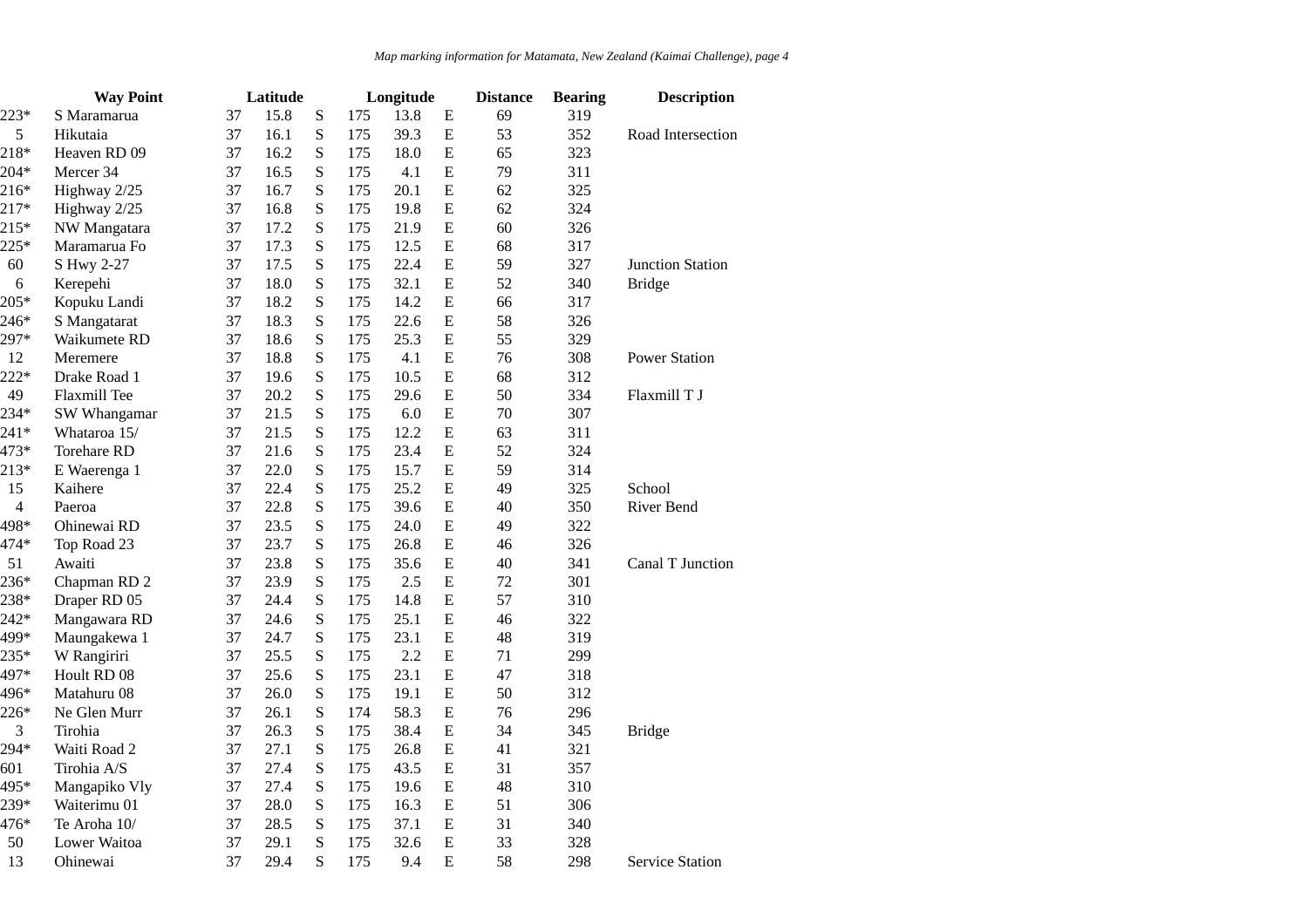|              | <b>Way Point</b>    |    | Latitude |           |     | Longitude |           | <b>Distance</b> | <b>Bearing</b> | <b>Description</b>     |  |
|--------------|---------------------|----|----------|-----------|-----|-----------|-----------|-----------------|----------------|------------------------|--|
| 55           | Otway               | 37 | 29.4     | S         | 175 | 36.4      | E         | 30              | 337            | Road Junction          |  |
| 17           | Tehoe               | 37 | 30.8     | S         | 175 | 19.3      | E         | 45              | 304            | Road Bend              |  |
| 16           | Tahuna              | 37 | 30.8     | S         | 175 | 30.4      | E         | 32              | 320            | <b>Bridge</b>          |  |
| 482*         | Elstow 18/36        | 37 | 31.3     | S         | 175 | 39.8      | Ε         | 25              | 344            |                        |  |
| 494*         | NE Huntly 25        | 37 | 31.5     | S         | 175 | 13.7      | E         | 51              | 298            |                        |  |
| 237*         | Pukekapia           | 37 | 31.7     | S         | 175 | 6.0       | ${\bf E}$ | 61              | 292            |                        |  |
| 14           | Huntly              | 37 | 32.7     | S         | 175 | 8.8       | E         | 56              | 292            | Coal Conveyor          |  |
| 291*         | Whareroa RD         | 37 | 33.3     | S         | 175 | 26.1      | ${\bf E}$ | 34              | 307            |                        |  |
| 240*         | Orini 05            | 37 | 34.5     | S         | 175 | 20.8      | E         | 39              | 297            |                        |  |
| 296*         | Mangateparu         | 37 | 35.1     | S         | 175 | 28.8      | E         | 29              | 306            |                        |  |
| 295*         | Tauhei RD 04        | 37 | 35.1     | S         | 175 | 27.1      | ${\bf E}$ | 31              | 304            |                        |  |
| 2            | Waitoa              | 37 | 35.8     | S         | 175 | 38.2      | E         | 18              | 330            | Road Intersection      |  |
| 18           | Whitikahu           | 37 | 35.8     | S         | 175 | 20.8      | E         | 38              | 294            | <b>Mill Entrance</b>   |  |
| 299*         | W Taupiri 04        | 37 | 36.5     | S         | 175 | 7.0       | Ε         | 57              | 285            |                        |  |
| 19           | Morrinsville        | 37 | 40.1     | S         | 175 | 32.6      | E         | 19              | 294            | Road Intersection      |  |
| 112          | Tauranga A/F        | 37 | 40.2     | S         | 176 | 11.5      | E         | 40              | 79             | Airfield               |  |
| 478*         | Piako RD 22         | 37 | 40.6     | S         | 175 | 25.0      | E         | 29              | 283            |                        |  |
| 278*         | Ngaruwahia          | 37 | 41.4     | S         | 175 | 7.7       | E         | 54              | 275            |                        |  |
| $72\,$       | Gordon              | 37 | 42.4     | ${\bf S}$ | 175 | 50.0      | ${\bf E}$ | 8.9             | 68             |                        |  |
| 73           | Wardville           | 37 | 43.4     | S         | 175 | 46.8      | E         | 3.8             | 66             |                        |  |
| $269*$       | Pakaroa 13          | 37 | 43.5     | S         | 175 | 28.5      | ${\bf E}$ | 23              | 273            |                        |  |
| 70           | Walton              | 37 | 43.8     | S         | 175 | 42.0      | E         | 3.6             | 284            | Rail Overbridge        |  |
| 75           | <b>Finish North</b> | 37 | 44.0     | S         | 175 | 44.1      | E         | 0.7             | 311            | North End Finish       |  |
| $\mathbf{1}$ | Matamata            | 37 | 44.2     | S         | 175 | 44.4      | E         |                 |                | Finish                 |  |
| 114          | Te Kowhai A/F       | 37 | 44.4     | S         | 175 | 9.3       | ${\bf E}$ | 51              | 269            | Airfield               |  |
| 74           | Finish South        | 37 | 44.5     | S         | 175 | 44.9      | ${\bf E}$ | 0.8             | 124            | South End Finish       |  |
| 71           | Waharoa             | 37 | 45.7     | S         | 175 | 45.2      | E         | 2.9             | 157            | <b>Service Station</b> |  |
| 23           | Whatawhata          | 37 | 47.9     | S         | 175 | 9.1       | E         | 52              | 262            | <b>Bridge</b>          |  |
| 47           | Matamata Cemetery   | 37 | 48.1     | S         | 175 | 45.2      | E         | 7.3             | 171            | Entrance               |  |
| 108          | Raglan A/F          | 37 | 48.2     | S         | 174 | 51.4      | E         | 78              | 264            | Airfield               |  |
| 483*         | <b>Barton Road</b>  | 37 | 48.6     | S         | 175 | 53.5      | ${\bf E}$ | 16              | 121            |                        |  |
| 256*         | Henry RD 18/        | 37 | 49.2     | S         | 175 | 41.4      | E         | 10              | 206            |                        |  |
| 280*         | Te Miro RD 1        | 37 | 49.4     | S         | 175 | 31.7      | E         | 21              | 243            |                        |  |
| 283*         | Maungakawa 2        | 37 | 49.8     | S         | 175 | 36.1      | E         | 16              | 230            |                        |  |
| $255*$       | Matai 04            | 37 | 50.0     | S         | 175 | 42.8      | E         | 11              | 193            |                        |  |
| 279*         | Ne Cambridge        | 37 | 50.4     | S         | 175 | 32.1      | ${\bf E}$ | 21              | 237            |                        |  |
| 298*         | Brunskill No        | 37 | 50.7     | S         | 175 | 36.4      | E         | 17              | 225            |                        |  |
| 102          | Hamilton A/F        | 37 | 51.6     | S         | 175 | 20.1      | E         | 38              | 249            | Airfield               |  |
| 293*         | <b>Brunskill RD</b> | 37 | 52.0     | S         | 175 | 35.4      | ${\bf E}$ | 19              | 223            |                        |  |
| 287*         | Oliver RD 09        | 37 | 52.3     | S         | 175 | 37.4      | E         | 18              | 214            |                        |  |
| 32           | Te Poi              | 37 | 52.4     | S         | 175 | 50.6      | E         | 18              | 149            | X Roads                |  |
|              |                     |    |          |           |     |           |           |                 |                |                        |  |